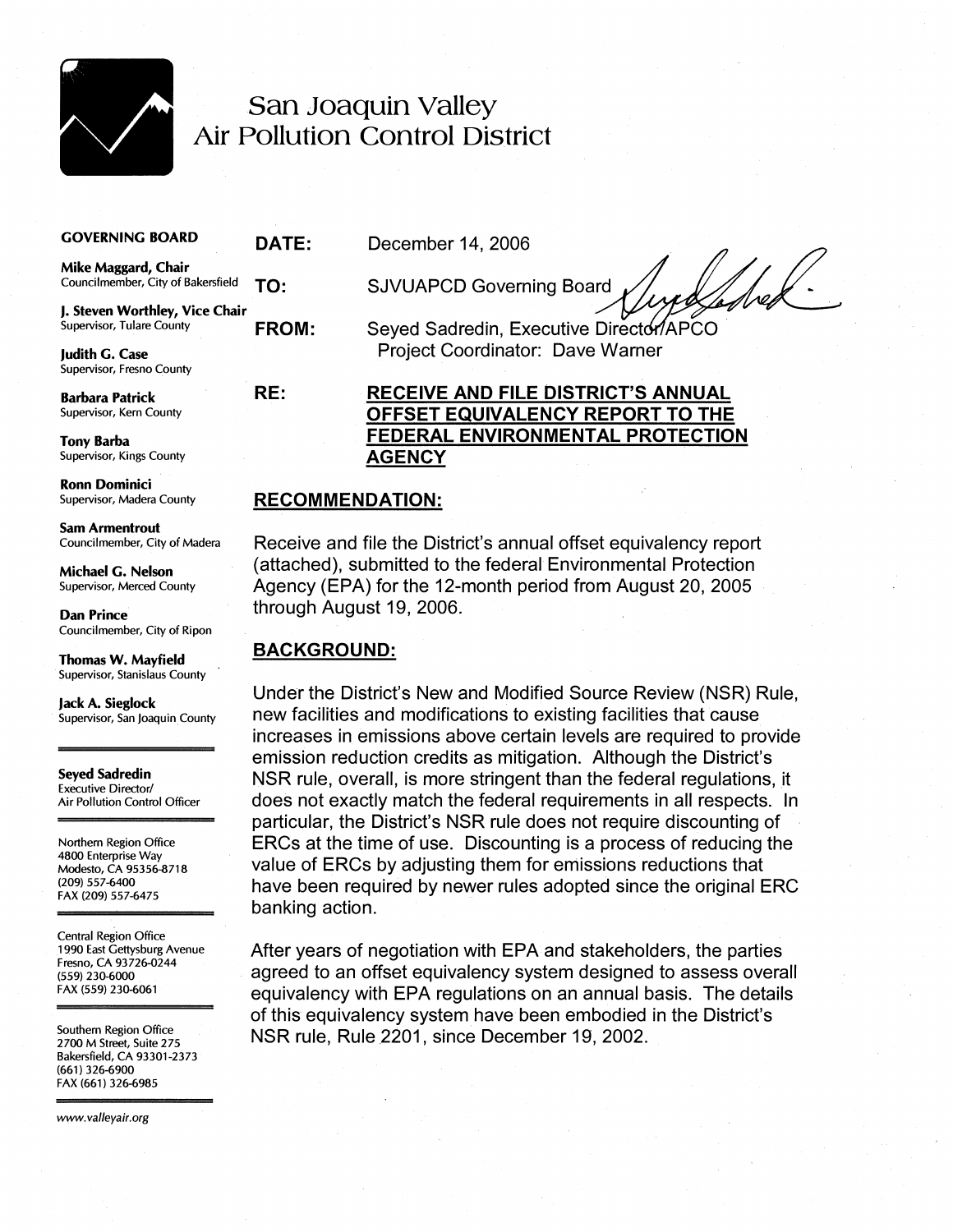SJVUAPCD Governing Board RECEIVE AND FILE DISTRICT'S ANNUAL OFFSET EQUIVALENCY REPORT TO THE FEDERAL ENVIRONMENTAL PROTECTION AGENCY December 14, 2006

#### **DISCUSSION:**

To demonstrate equivalency with the federal NSR offsetting requirements, the annual offset equivalency report must demonstrate both of the following:

- 1. The District has required an equivalent or larger amount of offsets from new and modified stationary sources as would have been required under direct implementation of federal regulations; and
- 2. The amount of reductions required by the District from new and modified stationary sources, after discounting at the time of use, equals or exceeds the amount of ERCs required under federal regulations.

The concept of an equivalency demonstration is only possible because the District's NSR program is, in several ways, more stringent than the federal requirements. Under federal NSR, offsets are only required for new major sources and major modifications to existing sources. For instance, for nitrogen oxides (NOx) and volatile organic compounds (VOC), the federal offsetting requirements would have been triggered at facility emission levels of 25 tons per year. In contrast, the District's NSR rule, as mandated by the California Clean Air Act, requires offsets for facilities emitting 10 tons per year of NOx or VOC. In addition to requiring offsets from smaller sources, the District's program is more stringent than the federal program in other ways, allowing for further credits towards the equivalency demonstration. Additional reductions that go beyond federal requirements and are therefore used by the District to show equivalency include the following:

- Higher offset ratios
- Extra discounting of credits at the time of banking
- Reductions from application of BACT to existing minor sources
- "Orphan" shutdowns (reductions from facility shutdowns for which ERCs are not granted to the owner)

During this reporting period there were no major modifications. However, there was one new major source of NOx that received its final pre-construction permits during this reporting period. As shown in the attached report, reductions required by the District exceed the amount required under the federal regulations.

Although equivalency was shown for this reporting period, future equivalency demonstrations will be more difficult due to the flowing:

Pending permit actions for future new power plants requiring large quantities of offsets.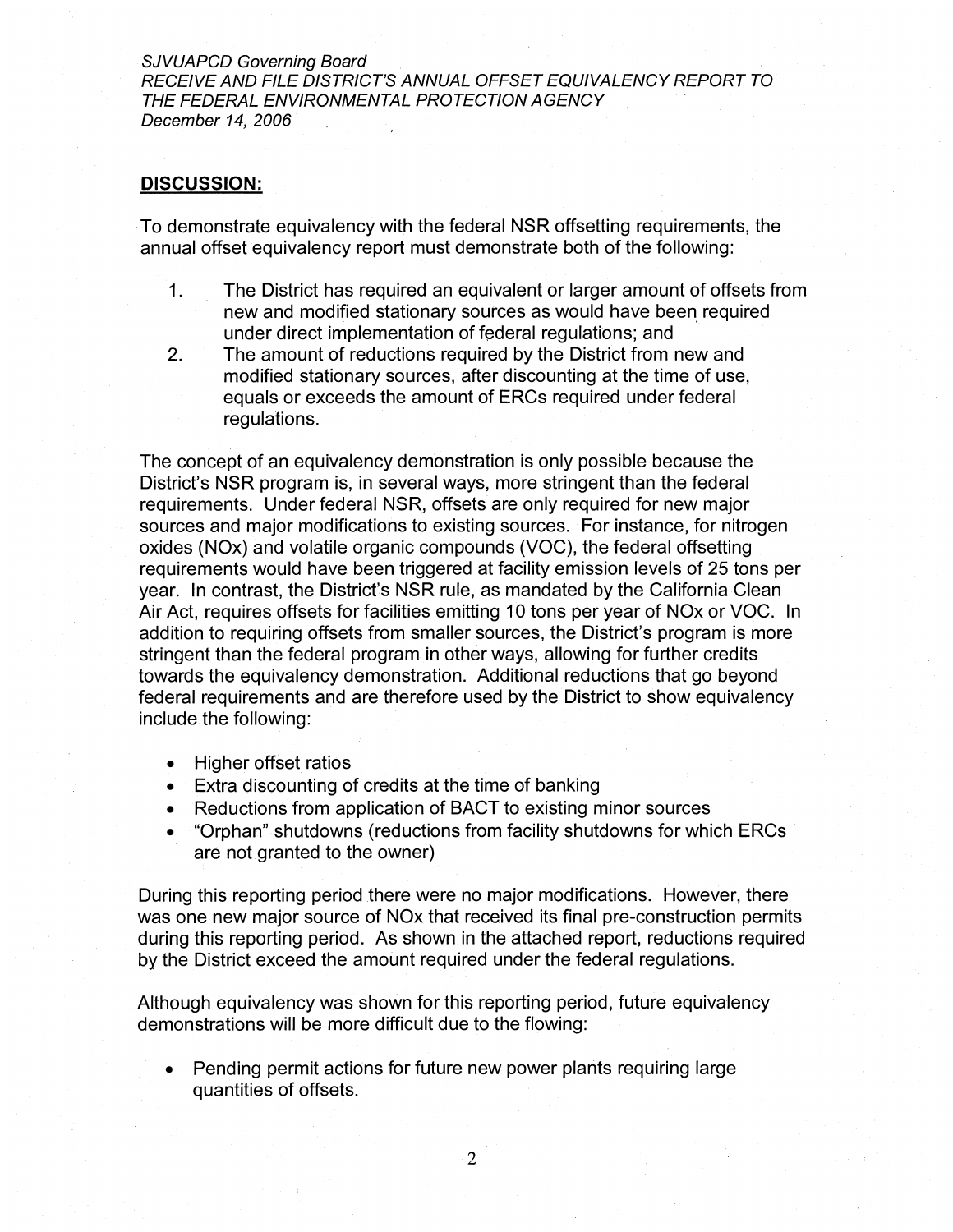SJVUAPCD Governing Board RECEIVE AND FILE DISTRICT'S ANNUAL OFFSET EQUIVALENCY REPORT TO THE FEDERAL ENVIRONMENTAL PROTECTION AGENCY December 14, 2006

Continued development of additional rules by the District will limit the quantity of surplus reductions available for the equivalency demonstration.

To facilitate the free flow of information and ideas in pursuit of solutions to the potential shortfall in our equivalency tracking system, District staff held a public meeting on July 13, 2006 with ERC owners and other stakeholders interested in the issue. In addition, the California Air Pollution Control Officers Association, including staff from the San Joaquin Valley Air District, has met with various stakeholders to find ways to address the general statewide lack of available emission reduction credits. These efforts will continue through 2007.

Attachment: Offset Equivalency Report to EPA (5 pages)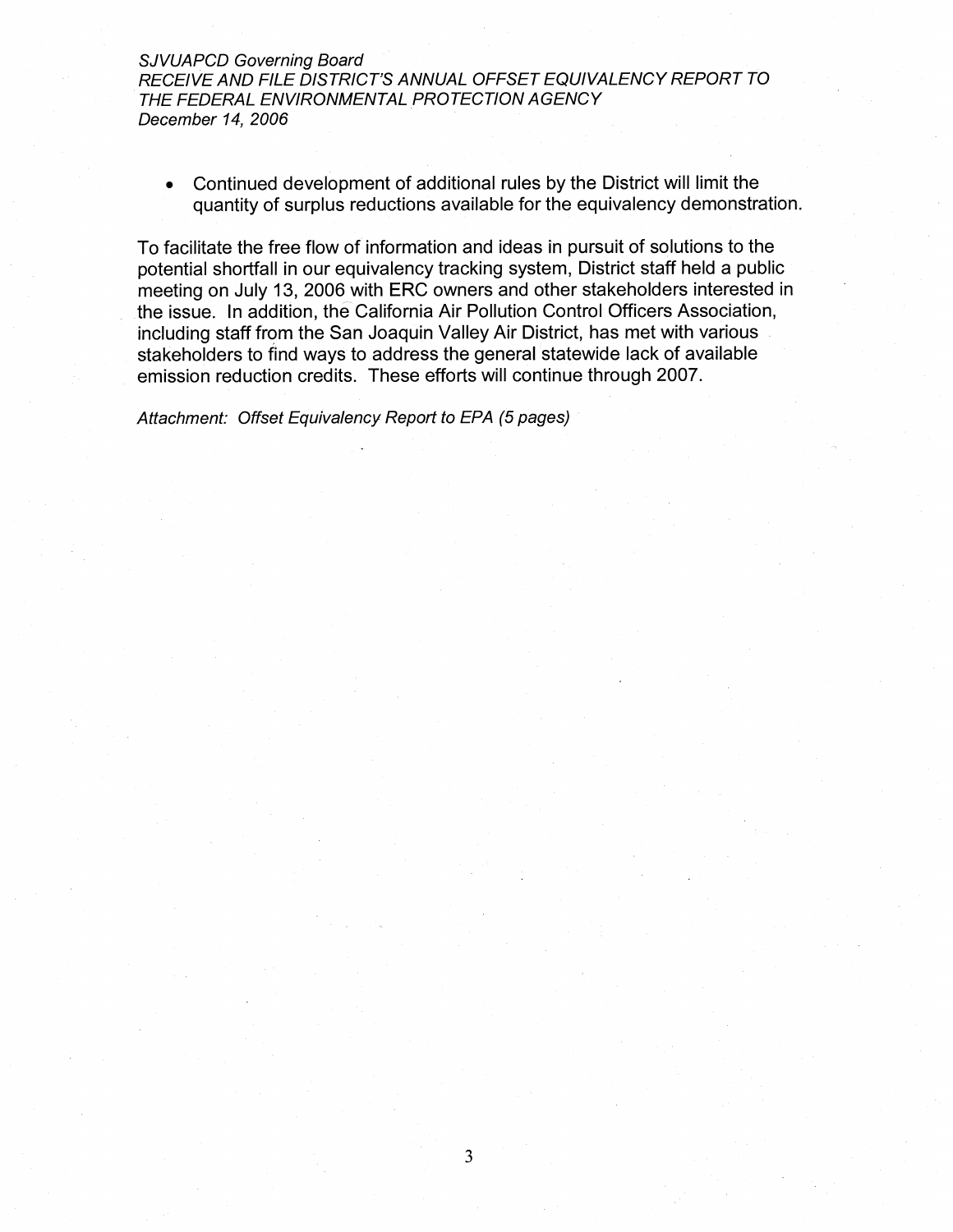

### San Joaquin Valley Air Pollution Control District

November 17, 2006

Deborah Jordan, Director Air Division U.S. EPA. Region **IX**  75 Hawthorne Street San Francisco, CA 941'05-3901

#### **Re: Offset Equivalency Report**

Dear Ms. Jordan:

As required by the District's New Source Review Rule, the District has completed an annual offset equivalency report for the twelve-month period from August 20, 2005 to August 19, 2006. The attached report incorporates the following:

- The quantity of offsets that would have been required from new major sources and major modifications to existing sources under a federal NSR program.
- The quantity of offsets actually required by the District.  $\bullet$
- The surplus-at-time-of-use value of the emission reductions used to offset emissions increases from stationary sources.
- The quantity of shortfall or excess carry-over credits.

As you can see from the attached report, the District required more offsets than would have been required under federal offset requirements, and the surplus value of the reductions used exceeded those required under federal NSR. Therefore, equivalency is demonstrated and no remedial actions are necessary.

For your information, there is one project of interest this reporting period, Merced Power. Merced Power involves a new Major Source for  $NO<sub>X</sub>$  emissions and received its final air permits during this reporting period. It is therefore included in this report as a trackable project.

> **Seyed Sadredin Executive Director / Air Pollution Control Officer**

**(209) 557-6400 FAX (209) 557-6475 (559) 230-6000 FAX (559) 230-6061 (661) 326-6900 FAX (661) 326-6985** 

**Northern Region Office Central Region Office Southern Region Office 4800 Enterprise Way 1990 East Gettysburg Avenue 2700 M Modesto, C.4 95356-8718 Fresno, CA 93726-0244 Bakersfield, CA 93301-2373**  www.valleyair.org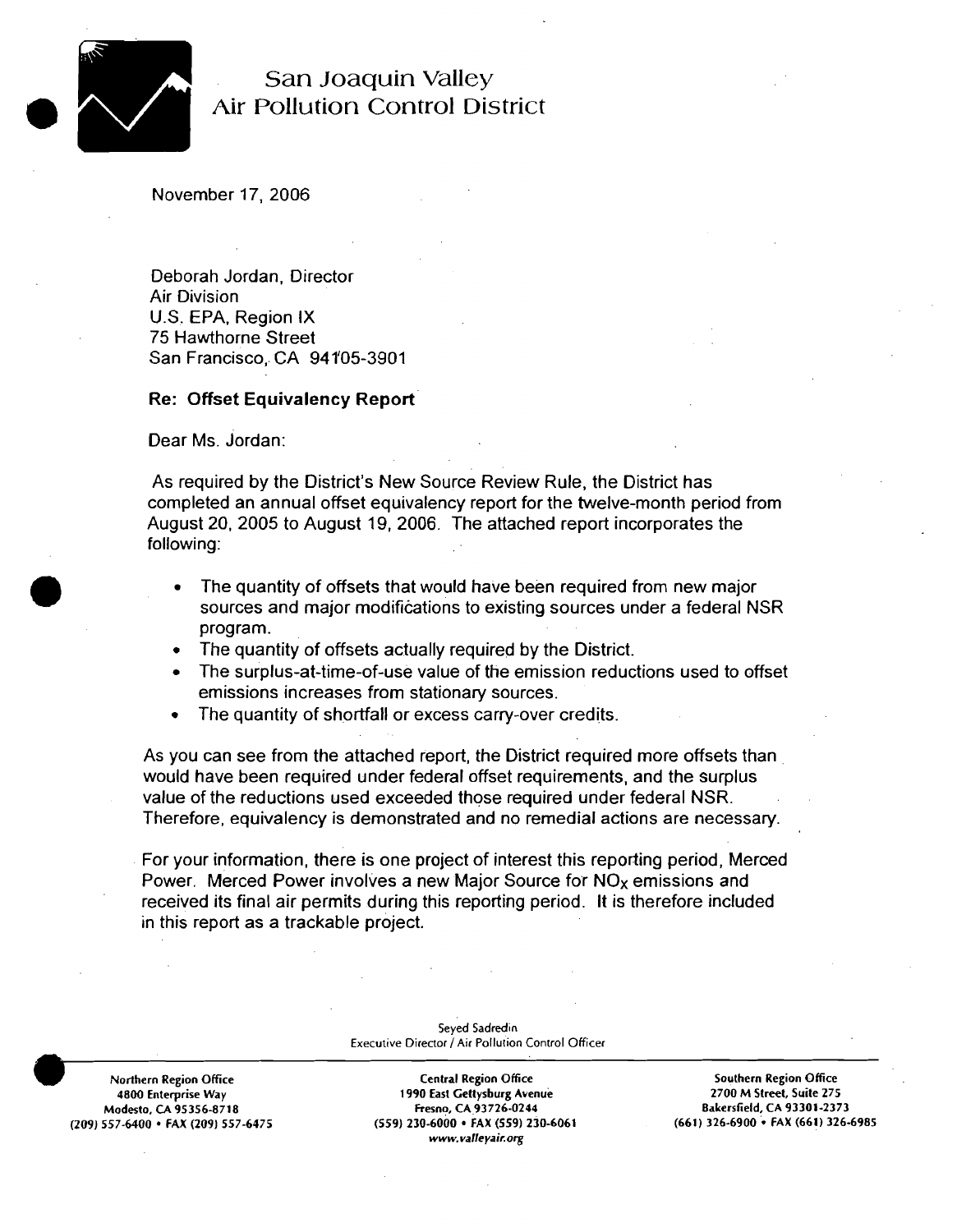Ms. Jordan Page 2

Please call me at (559) 230-5900 if you have any questions regarding this matter, or if you need additional details.

Sincerely,

David Warner

Director of Permit Services

cc: Mike Tollstrup, **CAR0**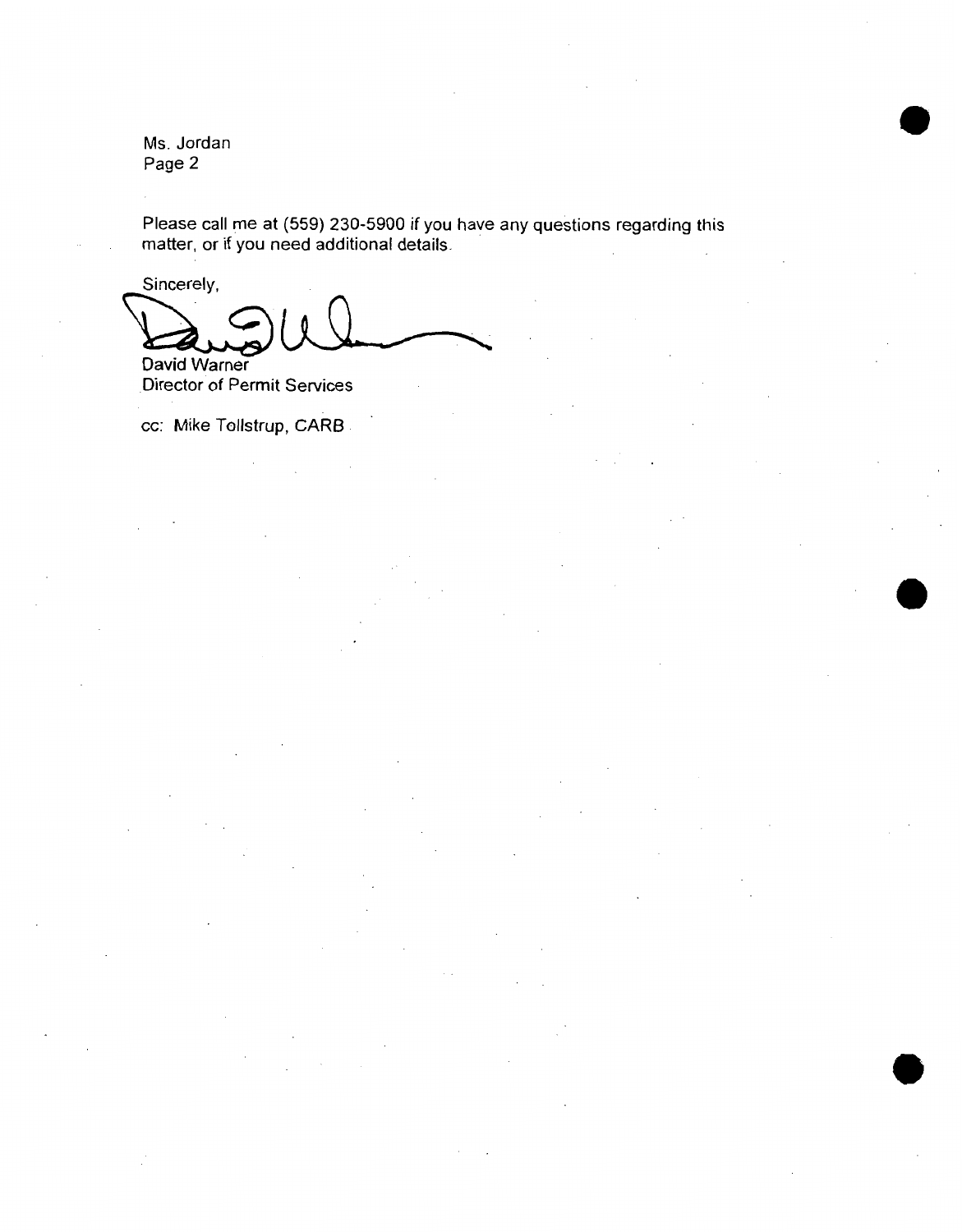# San Joaquin Valley APCD<br>Annual Offset Equivalency Report

Summary for 8/20/2005 through 8/19/2006

|            |                                      |                                                       |                                                  | Offset Requirement Equivalency *                   |                                                           |                                     |                                    | Surplus at the Time of Use Equivalency* |                                              |                        |                                              |                                                  |
|------------|--------------------------------------|-------------------------------------------------------|--------------------------------------------------|----------------------------------------------------|-----------------------------------------------------------|-------------------------------------|------------------------------------|-----------------------------------------|----------------------------------------------|------------------------|----------------------------------------------|--------------------------------------------------|
|            |                                      | Number                                                | Offsets                                          | <b>Offsets</b>                                     |                                                           | Excess                              |                                    |                                         | Reduction<br>(surplus at<br>the time of      |                        | Reductions<br>eliminated                     |                                                  |
| Pollutant  | Number<br>of New<br>Major<br>Sources | $\circ$ <sup>t</sup><br>Federal<br>Major<br>Mods      | Required<br>under<br>Federal<br>NSR <sup>*</sup> | Required<br>under<br><b>District</b><br><b>NSR</b> | Excess<br>Оr<br>Shortfall<br>this Year                    | or<br>Shortfall<br>previous<br>Year | Total<br>Excess<br>or<br>Shortfall | Shortfall<br>from<br>Previous<br>Year   | use) used<br>for<br>equivalency<br>this year | Shortfall<br>this year | by<br>discounting<br>at the time<br>of use** | Unused<br>Carry-over<br>Creditable<br>Reductions |
| NOX        |                                      | $\mathbf{0}$                                          | $79.9 -$                                         |                                                    | 427.2.5 347.3<br>$\mathbf{L} \in \mathbb{R}^{N \times N}$ | 1963.5                              | 2310.8                             |                                         | - 79.9.                                      |                        | 2166.7                                       |                                                  |
| <b>VOC</b> | $\Omega$                             | $\Omega$                                              | 0.0                                              | 67.5                                               | 67.5                                                      | 700.2                               | 767.7                              | 0.0                                     | 0.0                                          | 0.0                    | 391.3                                        | 1166.0                                           |
| PM10       | $10^{10}$                            | $\mathcal{L}_{\mathcal{L}}=\mathcal{L}_{\mathcal{L}}$ |                                                  | $-33.7$                                            | <b>图 2023 33:7</b>                                        | (337.2)                             | 370.9                              | $-0.0$                                  |                                              |                        |                                              | 886.0                                            |
| CO         | $\overline{O}$                       | Ð                                                     | 0.0                                              | 0.0                                                | 0.0                                                       | 27.6                                | 27.6                               | 0.0                                     | 0.0                                          | 0.0                    | 0,0                                          | 37.0                                             |
| SOx        |                                      |                                                       | 0.0                                              | 664                                                | 66.4                                                      | 697.8                               |                                    | 0.0                                     | 00                                           |                        |                                              | 1005.0                                           |

\* All numbers are in Tons per Year

\*\* Total quanity of discount since initiating tracking in August 2001

 $\cdot$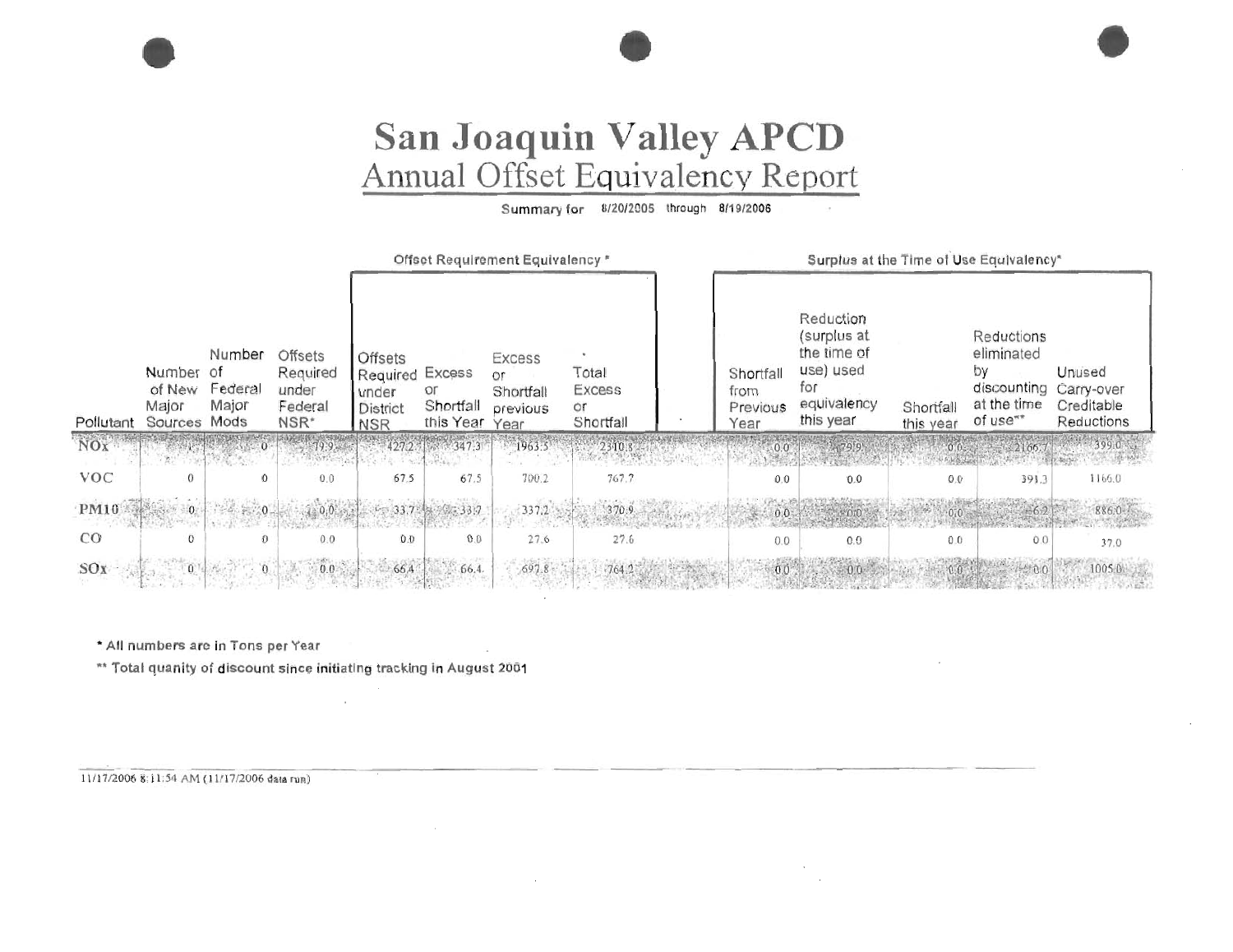# **San Joaquin Valley APCD Annual Offset Equivalency Report** - **Detail**

**Transaction details for 8/20/2005 through 8/19/2006** 

#### **Pollutant Campany.Name and Address**

#### NOx

**MERCED POWER. LLC 30 W SANDY MUSH ROAD, EL NlDO** 

|                            |                          | Surplus at the time of use Reductions Used to Mitigate this Increase |                                           |                  |                    |  |  |
|----------------------------|--------------------------|----------------------------------------------------------------------|-------------------------------------------|------------------|--------------------|--|--|
| <b>Tracking ID for ATC</b> | <b>Fed Offsets Req'd</b> |                                                                      | <b>ATC Date Tracking ID for Reduction</b> | Credit $(t/y)$   | <b>Time of Use</b> |  |  |
| 2006-N-1011408-2480-0      | 79.9                     | 10/3/2005                                                            | 2007-C-9990339-2133-1                     | 0.2              | 10/3/2005          |  |  |
| 2006-N-1011408-2480-0      | 79.7                     | 10/3/2005                                                            | 2007-C-9993363-2337-1                     | $\overline{1.4}$ | 10/3/2005          |  |  |
| 2006-N-1011408-2480-0      | 78.3                     | 10/3/2005                                                            | 2007-C-9993480-2253-1                     | 0.2              | 10/3/2005          |  |  |
| 2006-N-1011408-2480-0      | 78.1                     | 10/3/2005                                                            | 2007-N-9990300-2323-1                     | 1.1              | 10/3/2005          |  |  |
| 2006-N-1011408-2480-0      | 77.1                     | 10/3/2005                                                            | 2006-C-9993714-2033-1                     | 0.1              | 10/3/2005          |  |  |
| 2006-N-1011408-2480-0      | 77.0                     | 10/3/2005                                                            | 2007-C-9992002-2113-1                     | 0.4              | 10/3/2005          |  |  |
| 2006-N-1011408-2480-0      | 76.6                     | 10/3/2005                                                            | 2006-N-1040517-2370-1                     | 0.6              | 10/3/2005          |  |  |
| 2006-N-1011408-2480-0      | 76.0                     | 10/3/2005                                                            | 2007-N-9991181-2176-1                     | 8.1              | 10/3/2005          |  |  |
| 2006-N-1011408-2480-0      | 67.9                     | 10/3/2005                                                            | 2007-N-9993270-2222-1                     | 0.2              | 10/3/2005          |  |  |
| 06-N-1011408-2480-0        | 67.7                     | 10/3/2005                                                            | 2006-C-1053278-2465-1                     | 0.2              | 10/3/2005          |  |  |
| 2006-N-1011408-2480-0      | 67.5                     | 10/3/2005                                                            | 2007-C-9990147-2127-1                     | 0.3              | 10/3/2005          |  |  |
| 2006-N-1011408-2480-0      | 67.2                     | 10/3/2005                                                            | 2007-C-9990188-2115-1                     | 1.5              | 10/3/2005          |  |  |
| 2006-N-1011408-2480-0      | 65.7                     | 10/3/2005                                                            | 2006-C-999043-2102-1                      | 1.9              | 10/3/2005          |  |  |
| 2006-N-1011408-2480-0      | 63.8                     | 10/3/2005                                                            | 2002-S-1010702-218-1                      | 1.5              | 10/3/2005          |  |  |
| 2006-N-1011408-2480-0      | 62.3                     | 10/3/2005                                                            | 2007-S-1055472-2413-1                     | 12.2             | 10/3/2005          |  |  |
| 2006-N-1011408-2480-0      | 50.1                     | 10/3/2005                                                            | 2007-S-1055248-2443-1                     | 0.4              | 10/3/2005          |  |  |
| 2006-N-1011408-2480-0      | 49.7                     | 10/3/2005                                                            | 2007-S-1055248-2442-1                     | 1.4              | 10/3/2005          |  |  |
| 2006-N-1011408-2480-0      | 48.3                     | 10/3/2005                                                            | 2007-S-1055248-2444-1                     | 0.3              | 10/3/2005          |  |  |
| 2006-N-1011408-2480-0      | 48.0                     | 10/3/2005                                                            | 2007-S-1054372-2435-1                     | 0.5              | 10/3/2005          |  |  |
| 2006-N-1011408-2480-0      | 47.5                     | 10/3/2005                                                            | 2006-S-1054372-2381-1                     | 5.7              | 10/3/2005          |  |  |
| 2006-N-1011408-2480-0      | 41.8                     | 10/3/2005                                                            | 2007-N-1060086-2438-1                     | $-1.9$           | 10/3/2005          |  |  |
| 2006-N-1011408-2480-0      | 39.9                     | 10/3/2005                                                            | 2007-S-9993281-2116-1                     | 0.3              | 10/3/2005          |  |  |
| 2006-N-1011408-2480-0      | 39.6                     | 10/3/2005                                                            | 2006-C-999043-2095-1                      | 2.2              | 10/3/2005          |  |  |
| 2006-N-1011408-2480-0      | 37.4                     | 10/3/2005                                                            | 2007-N-1054194-2475-1                     | 0.1              | 10/3/2005          |  |  |
| 2006-N-1011408-2480-0      | 37.3                     | 10/3/2005                                                            | 2007-N-9993438-2239-1                     | 0.3              | 10/3/2005          |  |  |
| 2006-N-1011408-2480-0      | 37.0                     | 10/3/2005                                                            | 2002-N-9990250-69-1                       | 0.3              | 10/3/2005          |  |  |
| 2006-N-1011408-2480-0      | 36.7                     | 10/3/2005                                                            | 2002-N-9990211-250-1                      | 0.2              | 10/3/2005.         |  |  |
| 2006-N-1011408-2480-0      | 36.5                     | 10/3/2005                                                            | 2007-S-9990284-2200-1                     | 13.9             | 10/3/2005          |  |  |
| 2006-N-1011408-2480-0      | 22.6                     | 10/3/2005                                                            | 2002-C-9990593-251-1                      | 9.6              | 10/3/2005          |  |  |
| 2006-N-1011408-2480-0      | 13.0                     | 10/3/2005                                                            | 2002-C-9993253-61-1                       | 0.1              | 10/3/2005          |  |  |
| 6-N-1011408-2480-0         | 12.9                     | 10/3/2005                                                            | 2006-C-9990232-2073-1                     | 1.3              | 10/3/2005          |  |  |
| Zo06-N-1011408-2480-0      | 11.6                     | 10/3/2005                                                            | 2006-S-9992711-2079-1                     | 1.1              | 10/3/2005          |  |  |
|                            |                          |                                                                      |                                           |                  |                    |  |  |

**Friday. November 17. 2006 Page 1 of 2**